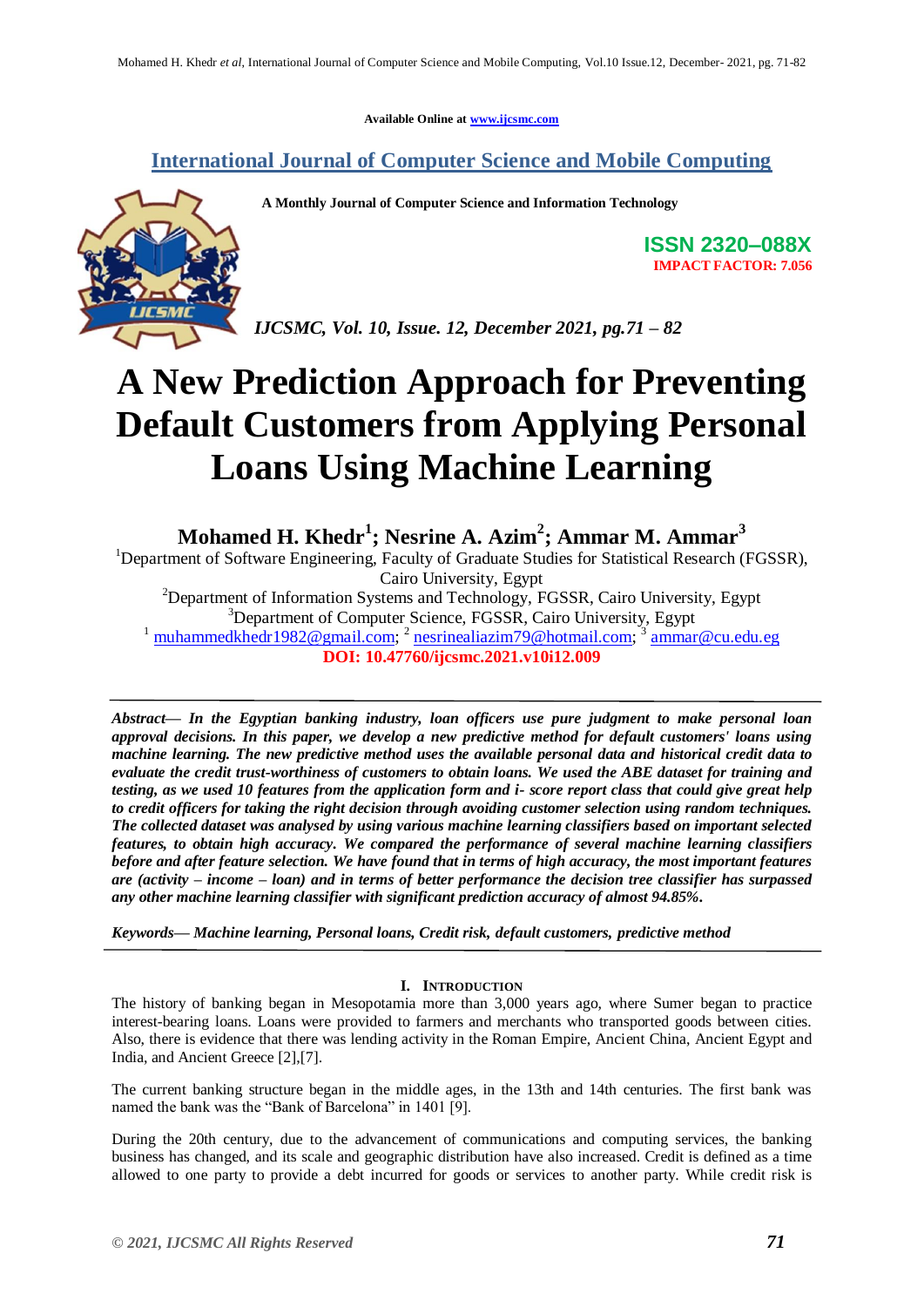defined as a risk that the borrower may not be able to repay on time and it is sometimes called default risk, performance risk, or counterparty risk [4],[8].

Personal loans are specific for household or other personal purposes (credit cards loans - for the purchase of electrical or electronic equipment - car loans) [4] but not for commercial purposes (investment purposesbusinesses).

Avoiding default customers of investment and enterprise loans is much easier because feasibility studies and financial statements are analysed as well as customer and company reputations in the market. For personal loans, banks must gather accurate information about their potential borrowers and monitor the accepted borrowers' performance during the loan time [8].

In Egypt, the development of a scoring system: Egyptian credit bureau (i. Score Company) provides information about the historical credit of the customers and also helps to avoid default customers. However, it is not an easy task due to the limitation of availability, and interpretation techniques of customers' data and credit history.

In this paper, we propose a new efficient approach of applying machine learning techniques to predict default customers of personal loans. The approach depends on analysing customer data in the application form and iscore report class which can help credit staff to take the right decision and decrease the credit risk. We use a dataset from 27 branches of ABE that deal with personal loans. The paper compares several methods before and after applying feature selection. The rest of this paper is organized as follows: Section 2 presents previous studies that compared the performance of using machine learning techniques to predict default customers of personal loans. Section 3 introduces a background of machine learning techniques. Section 4 presents data collection and the pre-processing that had been done on this dataset. Section 5 provides the results before and after features selection. And finally, Section 6 concludes the paper.

#### **II. RELATED WORK**

#### *A. Xiao et al (2006) [20]*

They made a comparison of the performance of Logistic regression, KNN, decision tree, SVM classifiers, MARS, and ANN, for classifying the loan applications.

A personal loan dataset was provided by German banks ( it consists of 1000 applicants), Australian banks (it consists of 700 applicants) and The third credit data is from major financial institutions in the US, where there are (it consists of 1225 applications).

The features used are including (credit history, account balances, loan purpose, loan amount, employment status, age, housing, and job).

Research findings indicate that in terms of the classification ratio the best performance classifier was Logistic regression as it gains (74.2%, 88.2%, and 63.5%).

However, it has to be noted that LDA and decision tree are significantly more accurate than any other model in predicting bad customers for German and American credit data sets.

#### *B. Abdou & Pointon (2009) [1]*

They made a comparison between the performance of the Discriminant analysis model (DA), the Logistic regression model, and neural network models for classifying the loan applications.

A personal loan dataset was collected from one of the Egyptian commercial banks.

The dataset consists of 1262 personal loans with 851 good loans and 411 bad loans. Each bank customer in this dataset is linked to19 features, as loan amount, loan duration, age, gender, dependents, profession, education, house status, telephone, monthly income,CBE report, guarantees, field visit, and feasibility study, and credit card status, loans from other banks, car ownership, and marital status.

Research findings indicate that Neural Networks models had a better average correct classification rate (87.64%) which is higher than the other techniques.

#### *C. Ince & Aktan (2009) [11]*

They compared the performance of (discriminant analysis- logistic regression- decision trees c5/ cart - neural networks) to classify the loan applications. A credit card dataset collected from a Turkish bank is used.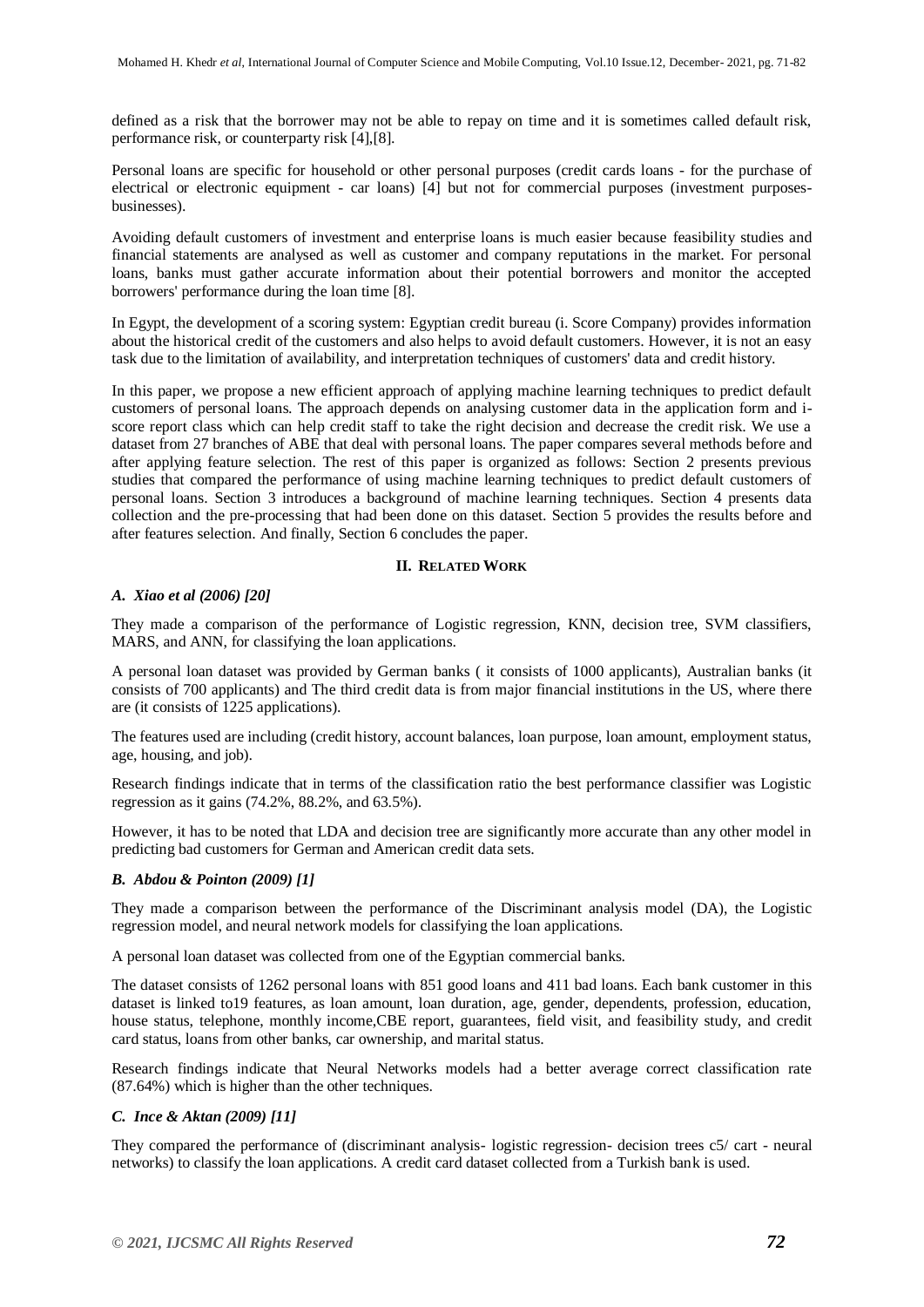Each bank customer record in the data set contains nine features named: gender, age, marital status, educational level, occupation, job position, income, customer type and credit cards from the other banks. The dependent variable is the credit status (good or bad credit). The dataset is composed of 1260 customers' records.

Research findings indicate that the results show that the cart has 65.58% which is the best average correct classification rate in comparison with discriminant analysis, logistic, regression, and neural networks.

On the other hand, the neural network credit scoring model has lower type II errors (a customer with bad credit is misclassified as a customer with good credit) associated with high costs and thus has better overall credit scoring capabilities.

#### *D. Yeh & Lien (2009) [21]*

They made a comparison between the performances of (discriminant analysis - logistic regression- Bayes classifier- nearest neighbour- artificial neural networks- classification trees) to classify the loan applications using a dataset from one of Taiwan's major banks and the targets are the bank's credit cardholders (25,000) records . The customer features including (Gender - Amount of the given credit- Education- Marital status- Age-History of past payment).

Research findings indicate that the artificial neural network has higher classification accuracy among all the methods with a rate (54%).

#### *E. Sudhakar & Reddy (2014) [18]*

They made a comparison of the performance of (logistic regression - radial basis network- multilayer perceptron model – SVM- decision tree) for classifying the loan applications. Data used is 500 customers' data and was collected from different banks in India such as SBI, Andhra, ICICI, Homeownership, and Syndicate banks. It consists of 10 different independent features (Age of customer- Sex- Marital status- Service period- Current account- Saving account- Payment history- Occupation- Homeownership- Address time) and one dependent variable(Credit (Approved or Not).

Research findings indicate that accuracy for SVM (85.97%), decision tree (84.77%), and radial basis network (86.53%) are the best methodologies for classifying loan applications. By analysing the performance of these models on the standard dataset it is found that in the case of missing data multilayer perceptron model and logistic regression are also good. The recommendation is to develop a new integrated model that takes advantage of all five models.

#### *F. Sousa & Figueiredo (2014) [16]*

They made a comparison of the performance of (Decision Tree- Neural Network) for classifying the loan applications. The data were collected from 211 individual customers from the Credit Union of the SICOOB in Brazil. The study used 26 features, such as (gender-age – level of education- birth place-place of residence-work or activity-Marital status-Years of experience inactivity/work).

Research findings indicate that the decision tree's performance for the problem is (94.08%) which is higher than the Neural Network (91.59%).

#### *G. Jafar & Ahmed (2016) [12]*

They made a comparison of the performance of (decision tree (j48) - Bayes Net - naïve Bayes) for classifying the loan applications. the dataset was collected from the banking sector in Sudan (1000 instances) using 7 features (Credit history- Purpose- Gender- Credit amount- Age,-Housing- Job ) and one dependent variable (the loan Class (good - bad).

Research findings indicate that applying classification algorithms which are decision tree (j48), Bayes Net, and naïve Bayes, found that the best classifier for loan classification is decision tree (j48) algorithm (78.38%) because it has high accuracy and low mean absolute error.

#### **Based on the above-mentioned studies, it is useful to highlight the following points:-**

- 1- They did not use large datasets (not exceeding 25,000 customers).
- 2- Most of them did not compare the performance of a wide variety of classification algorithms.
- 3- They did not compare the performance of classifiers before and after feature selection.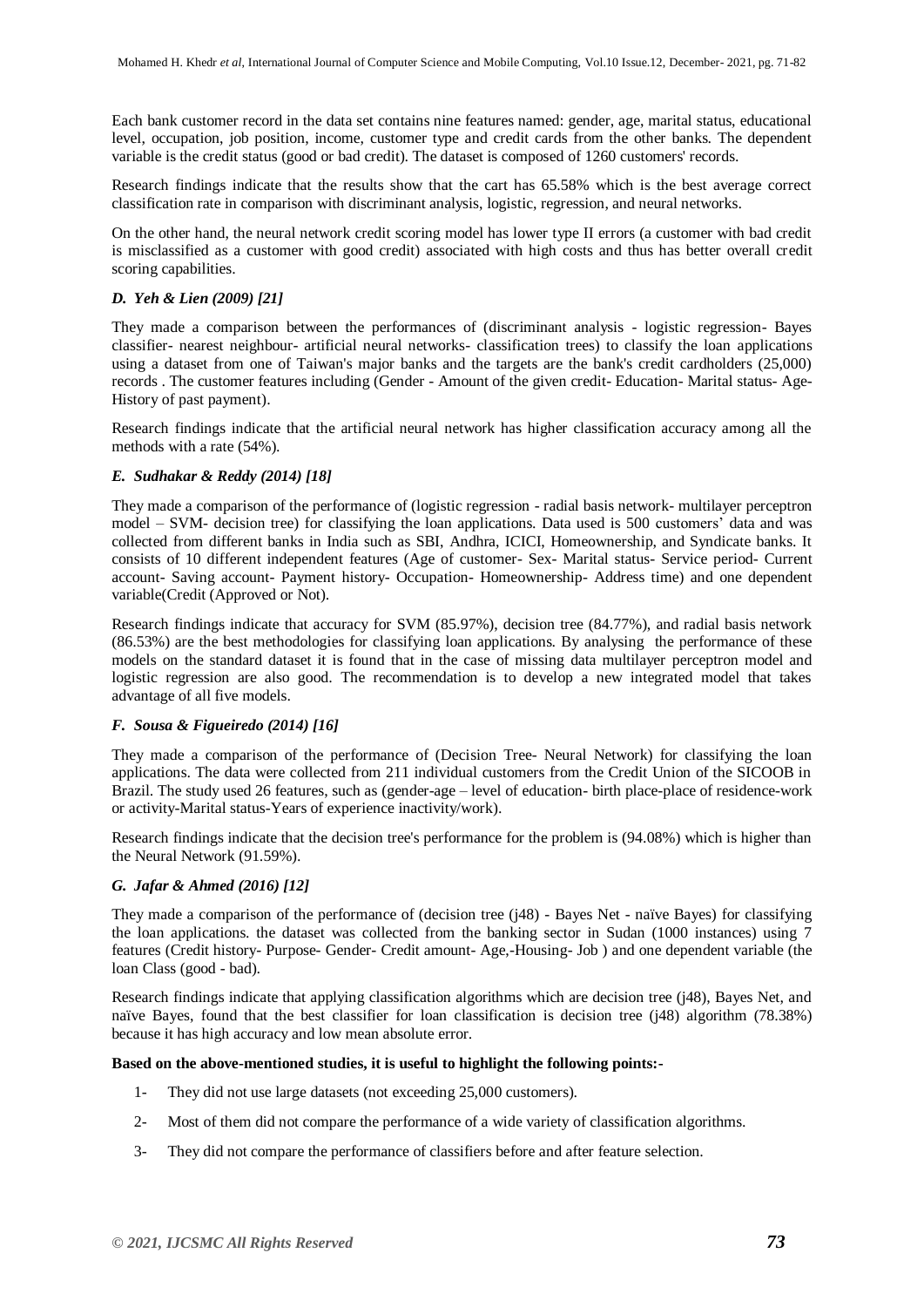#### **III.BACKGROUND**

The Term of machine learning represents learning from experience (in this case is the previous data) to improve future performance [5].

According to learning style, machine learning algorithms can be divided into the following subcategories:

- A. *Supervised learning*: the Input data has a pre-defined label such as True/False, Positive/Negative, and Spam/Not Spam, etc. a classifier is created and trained to expect the test data labels [5].
- B. *Unsupervised learning*: the Input data is not classified. The classifier creation is through inferring the existing pattern or clusters in the training datasets [5].
- C. *Semi-supervised learning*: The training dataset contains both labelled and unlabelled data. The classifiers are trained to learn the patterns for classifying and labelling data and making predictions [5].
- D. *Reinforcement learning*: training the algorithm to represent the action in a situation to maximize the feedback signal .by using trial and error the designed classifier is not selecting the action directly but finding the most useful actions [5].
- E. *Transduction*: it attempts to expect the outputs based on the training data, the training labels, and the test data. However, it has similarities to supervised learning, but it does not develop an explicit classifier [5].
- F. *Learning to learn*: The classifier is trained to learn from the bias is generated in the previous stages [5].

There are different techniques of machine learning used for classification, such as K- nearest neighbour classifiers, Logistic regression, Discriminant analysis, Naive Bayesian classifier, SVM, Artificial neural networks, and decision trees.

- 1. *K-nearest neighbour (KNN) classifiers*: the training data (well-labelled) is fed into the classifier. When the test data is entered into the classifier, it compares both of the data. k is the most correlated data that is generated from the training set [6].
- 2. *Logistic regression*: it can predict discrete outcomes from a group of variables that can be continuous, discrete, dichotomous, or a mix of any of these [13].
- 3. *Discriminate analysis*: it is an alternative to logistic regression and it assumes that the explanatory variables for each given class of response variable, are distributed a multivariate normal distribution with a common variance-covariance matrix [13].
- 4. *The naive Bayes classifier*: it is a probabilistic classifier that assumes the existence or nonexistence of a specific feature of a class is unrelated to the existence or non-existence of any other feature [13].
- 5. *Support vector machine*: it determines an optimal separating hyper plane that separates the two classes of data points justly and is equidistant from both of them [5].
- 6. *Decision tree*: it is a type of tree that groups attribute by sorting them based on their values and each tree has nodes and branches. Each branch represents a value that the node can take while each node represents attributes in a group that is to be classified [6].
- 7. *Random Forest*: is a generalization of recursive partitioning that combines a collection of trees called an ensemble [3].
- 8. *Artificial neural networks*: it simulates the function of the human brain. it is a powerful tool for unknown data relationship modelling. It can recognize the complex pattern between input and output variables then predict the outcomes of the new independent input data [13].

#### **IV.PROPOSED WORK**

#### A. *Dataset Description*:

We collected a dataset that provides the ABE bank customers" information including 122,572 records and 11 fields of customers who have applied for a personal loan to the ABE bank for five years from 2013 to 2018, with loans ranging from 12 to 60 months.

The dataset was collected from 27 branches of ABE bank which deals with personal loans including (Cairo – Qaliobia – Alexandria – Matrouh - Kafr Elsheikh- Damietta - Ismailia- port said - Behira – Giza – Dakahlia – Suez –Sharkia –Gharbia – Menofia - North of Sinai –South of Sinai – Luxor –Red sea - Fayoum – Minia –Beni swif- Sohag – Qena– Assiut – New valley – Aswan).

This dataset contained both categorical attributes and numeric ones as described below:

- 1- Address: the town or city in which the customer lives (categorical).
- 2- Activity: type of job or activity of the customer (categorical).
- 3- Gender: sex type of the customer (categorical)
- 4- Marital: Marital Status of the customer (categorical)
- 5- Age: age of the customer (numeric)
- 6- Income: the amount of customer annual income (categorical)
- 7- Loan: the amount of loan requested for (numeric).
- 8- Duration: the time of loan requested for (categorical)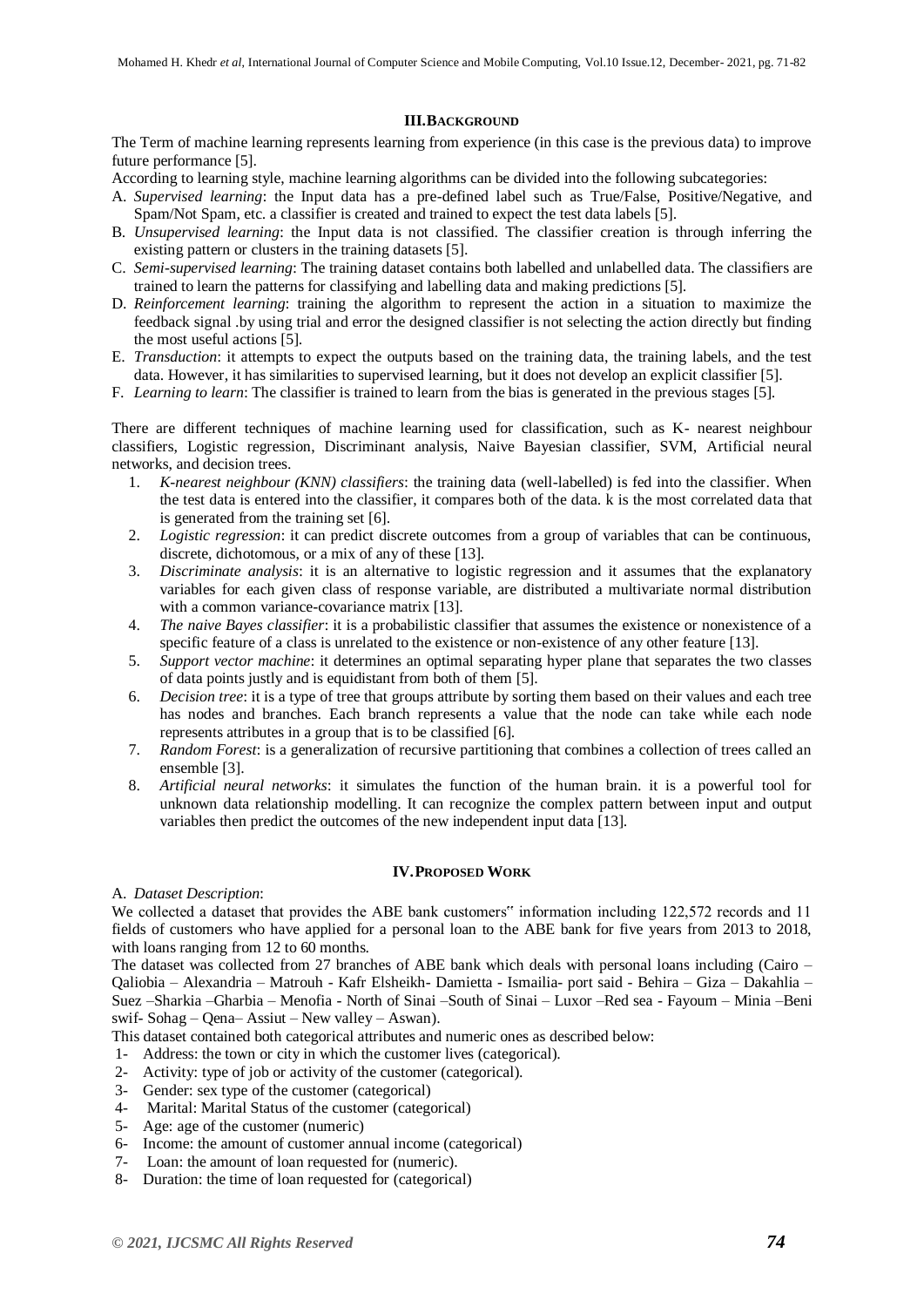- 9- Type: the purpose of loan requested for (categorical)
- 10- I-score: the customer credit score report status (categorical)
- 11- Status: the current credit status of a consumer (categorical)

#### B. *Dataset pre-processing:*

We made sure that there are no missing values exist in the dataset as it could have effects on the training process to pre-process the dataset, we used the Python library scikit-learn (Sklearn).

We have done the following steps to pre-process the collected dataset:-

*1. Feature Encoding:*

The dataset contains values in the form of strings and numbers so; we converted every categorical value into numerical ones as the machine learning algorithms cannot run datasets with string values.

We used Label Encoder for encoding every categorical value and we used the python library "numpy" to label the dataset after converting outputs into numerical values.

*2. Feature Scaling:*

We made scaling the data down to a range that will be easily evaluated by the algorithms and will be clearly understood for training and testing the dataset.

The continuous attributes don't have any effect on calculations, so we used MinMaxScaler to scale the data.

#### C. *Training and testing dataset:*

We split the dataset into two groups:

- 1. Training Data.
- 2. Testing Data.

This is just to fit our model into the training data and make predictions based on the testing data. After doing all the previous steps, we want to avoid both over-fitting and under-fitting because they both will affect accuracy. In the case of over fitting, the model will have high accuracy on training data but will have low accuracy using

new inputs. This scenario occurs when the model is not generalized which means that the outcomes can be generalized by anyone and from here cannot make any inferences on every other data.

While the model is under-fitting when it doesn't fit into the training data so; we cannot generalize it to new inputs.

To avoid both the scenarios we can use Train/test-split. By using the scikit-learn library and the train\_test\_split method we can split our dataset into desired ratios. test  $size=0.2$  inside the train test split function means that the split ratio is 80:20, which means 80% of data is assigned for training the model and the rest 20% is assigned for testing the model.

We will train and test the dataset using the following seven classification algorithms:

- 1. Logistic regression
- 2. Random forest
- 3. Support vector machine
- 4. Naïve Bayes
- 5. Discriminant analysis
- 6. Decision tree
- 7. K nearest neighbour

#### D. *Feature Selection:*

The selection of attributes is very important because in the case of including redundant features it can lead to inaccurate predictions. The existence of many categorical attributes turns the feature selection process into a difficult task.

To select the attributes we used a model selection from sklearn, but every time the selected attributes were not the same as the previous set of selected attributes so that the best-selected set of features could be determined after comparing the importance indices from (logistic regression – random forest – naïve Bayes- decision tree) :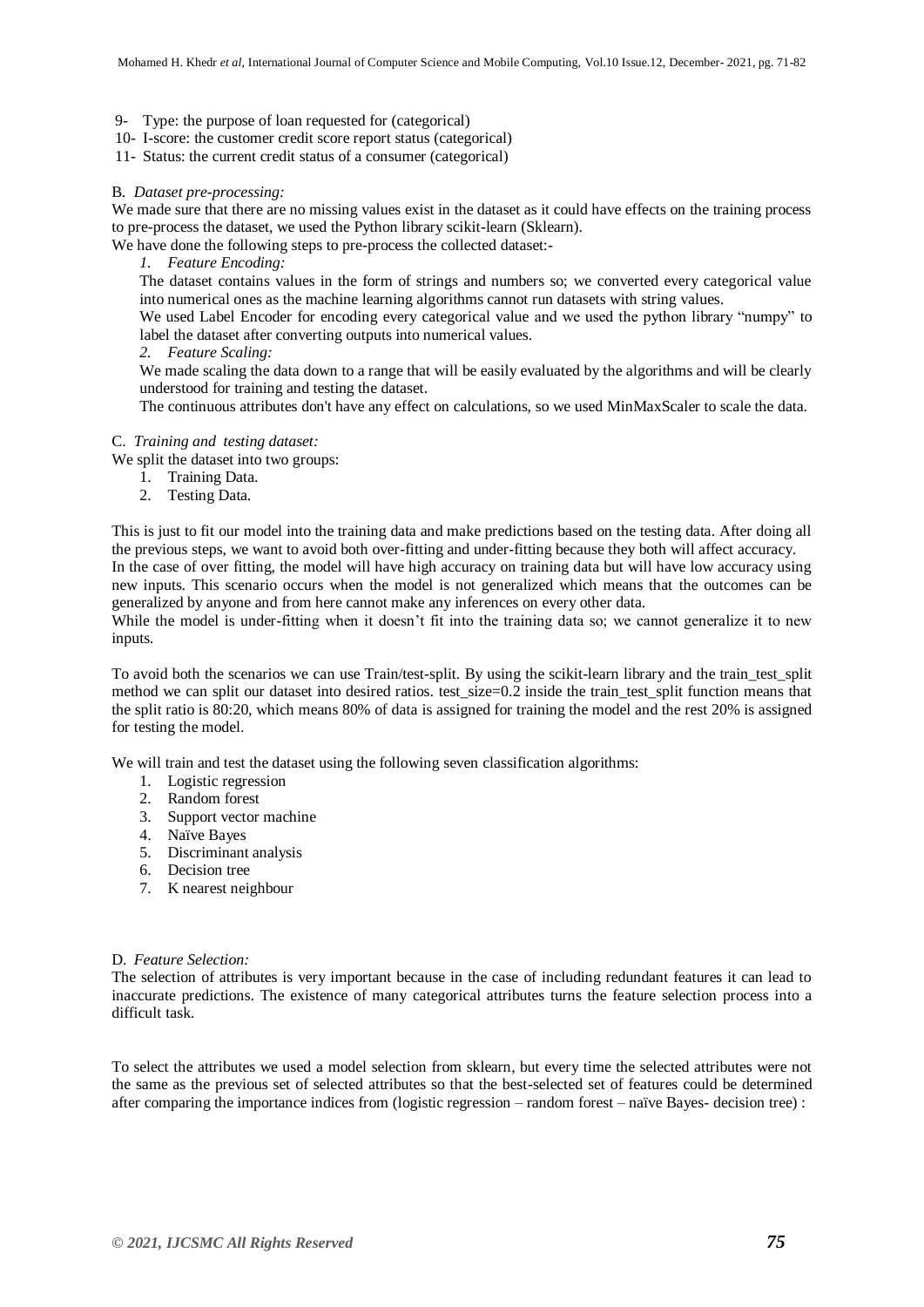| Feature<br>/Algorithm | <b>Random forest</b> | Logistic regression | <b>Naïve</b><br>bayes | <b>Decision tree</b> |
|-----------------------|----------------------|---------------------|-----------------------|----------------------|
| <b>Address</b>        | False                | False               | False                 | False                |
| <b>Activity</b>       | <b>True</b>          | False               | <b>True</b>           | <b>True</b>          |
| Gender                | False                | False               | False                 | False                |
| Marital               | False                | False               | True                  | False                |
| Age                   | True                 | False               | False                 | False                |
| <b>Income</b>         | <b>True</b>          | <b>True</b>         | False                 | <b>True</b>          |
| Loan                  | <b>True</b>          | <b>True</b>         | False                 | <b>True</b>          |
| <b>Duration</b>       | False                | True                | False                 | False                |
| <b>Type</b>           | False                | True                | True                  | False                |
| I-score               | False                | False               | False                 | False                |

TABLE1: IMPORTANCE INDICES OF FEATURES USING THE MODEL SELECTION FROM SKLEARN

According to the previous table, the selected set of features after comparing importance indices from the previous algorithms will be:

- 1. Activity
- 2. Income
- 3. Loan

#### **V. EXPERIMENTAL RESULTS**

We can use several performance measurements from the sklearn library to calculate the performance of the classification algorithms:-

A. *Precision*: the number of correct positive divided by the number of all positive results. The precision inputs are the actual labels and the predicted labels.

| <b>Algorithm</b>              | <b>Precision</b> |
|-------------------------------|------------------|
| <b>Logistic Regression</b>    | 86.49%           |
| <b>Random Forest</b>          | 95.12%           |
| <b>Support Vector Machine</b> | 86.05%           |
| <b>Naïve Baves</b>            | 86.72%           |
| <b>Discriminant Analysis</b>  | 88.89%           |
| <b>Decision Tree</b>          | 94.99%           |
| K-Nearest Neighbor            | 94.02%           |

| TABLE 2: PRECISION RESULTS BEFORE FEATURE SELECTION | TABLE 3: PRECISION RESULTS AFTER FEATURE SELECTION |
|-----------------------------------------------------|----------------------------------------------------|
|-----------------------------------------------------|----------------------------------------------------|

| TABLE 3: PRECISION RESULTS AFTER FEATURE SELECTION |
|----------------------------------------------------|
|----------------------------------------------------|

| <b>Algorithm</b>              | <b>Precision</b> |
|-------------------------------|------------------|
| <b>Logistic Regression</b>    | 86.74%           |
| <b>Random Forest</b>          | 96,68%           |
| <b>Support Vector Machine</b> | 86.87%           |
| <b>Naïve Baves</b>            | 86,76%           |
| <b>Discriminant Analysis</b>  | 86,76%           |
| <b>Decision Tree</b>          | 96,70%           |
| K-Nearest Neighbor            | 95,60%           |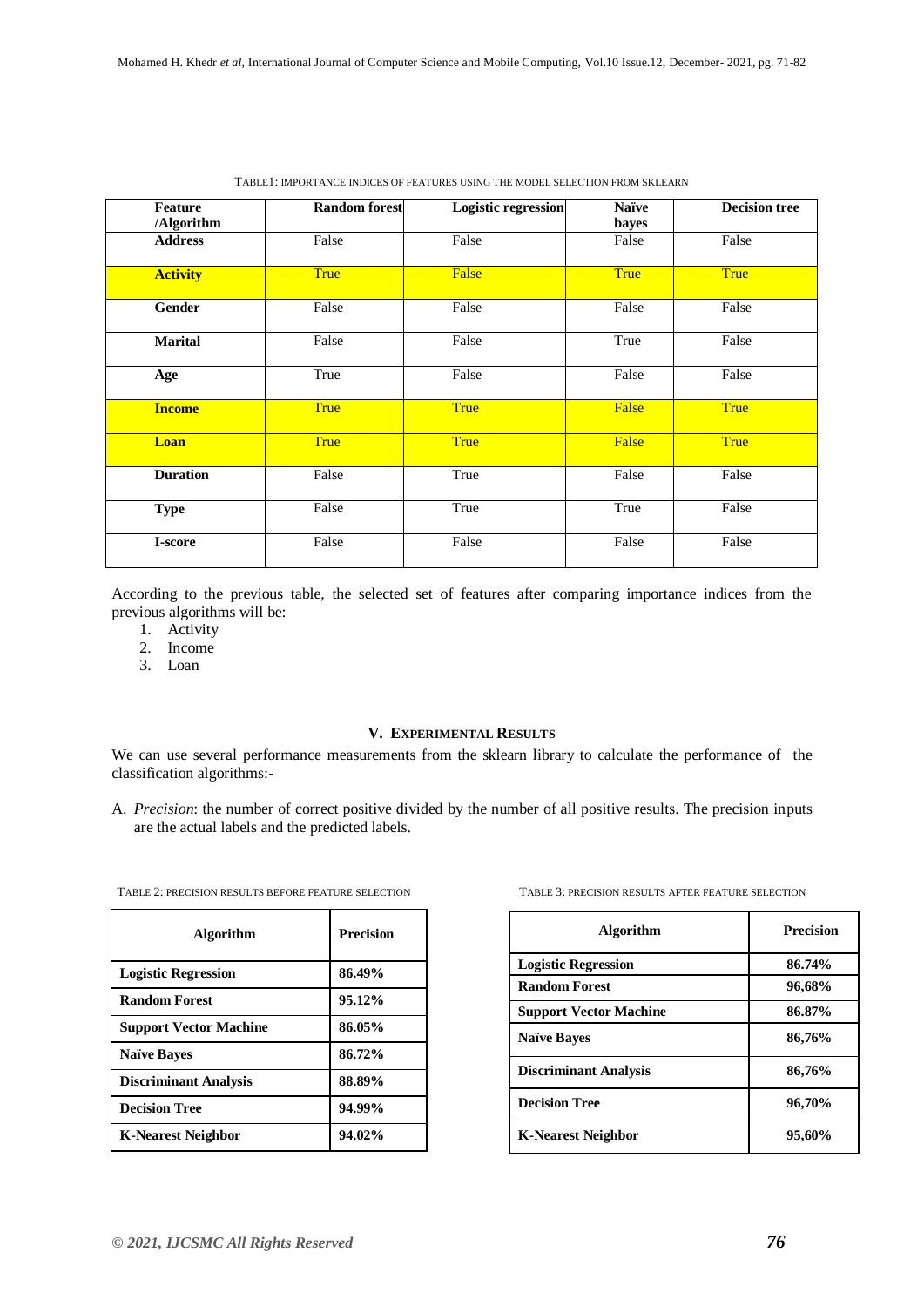





B. *Recall*: the number of correct positive results divided by all samples should have been classified as positive. The recall inputs are the actual labels and the predicted labels.

| <b>Algorithm</b>              | <b>Recall</b> |
|-------------------------------|---------------|
| <b>Logistic Regression</b>    | 94.69%        |
| <b>Random Forest</b>          | 95.49%        |
| <b>Support Vector Machine</b> | 94.52%        |
| <b>Naïve Bayes</b>            | 94.51%        |
| <b>Discriminant Analysis</b>  | 92.06%        |
| <b>Decision Tree</b>          | 93.74%        |
| K-Nearest Neighbor            | 95.34%        |

<sup>T</sup>ABLE4: RECALL BEFORE FEATURE SELECTION TABLE5: RECALL AFTER FEATURE SELECTION

| <b>Algorithm</b>              | <b>Recall</b> |
|-------------------------------|---------------|
| <b>Logistic Regression</b>    | 94,45%        |
| <b>Random Forest</b>          | 96,80%        |
| <b>Support Vector Machine</b> | 99,99%        |
| <b>Naïve Baves</b>            | 94,45%        |
| <b>Discriminant Analysis</b>  | 94,45%        |
| <b>Decision Tree</b>          | 96,81%        |
| <b>K-Nearest Neighbor</b>     | 97,05%        |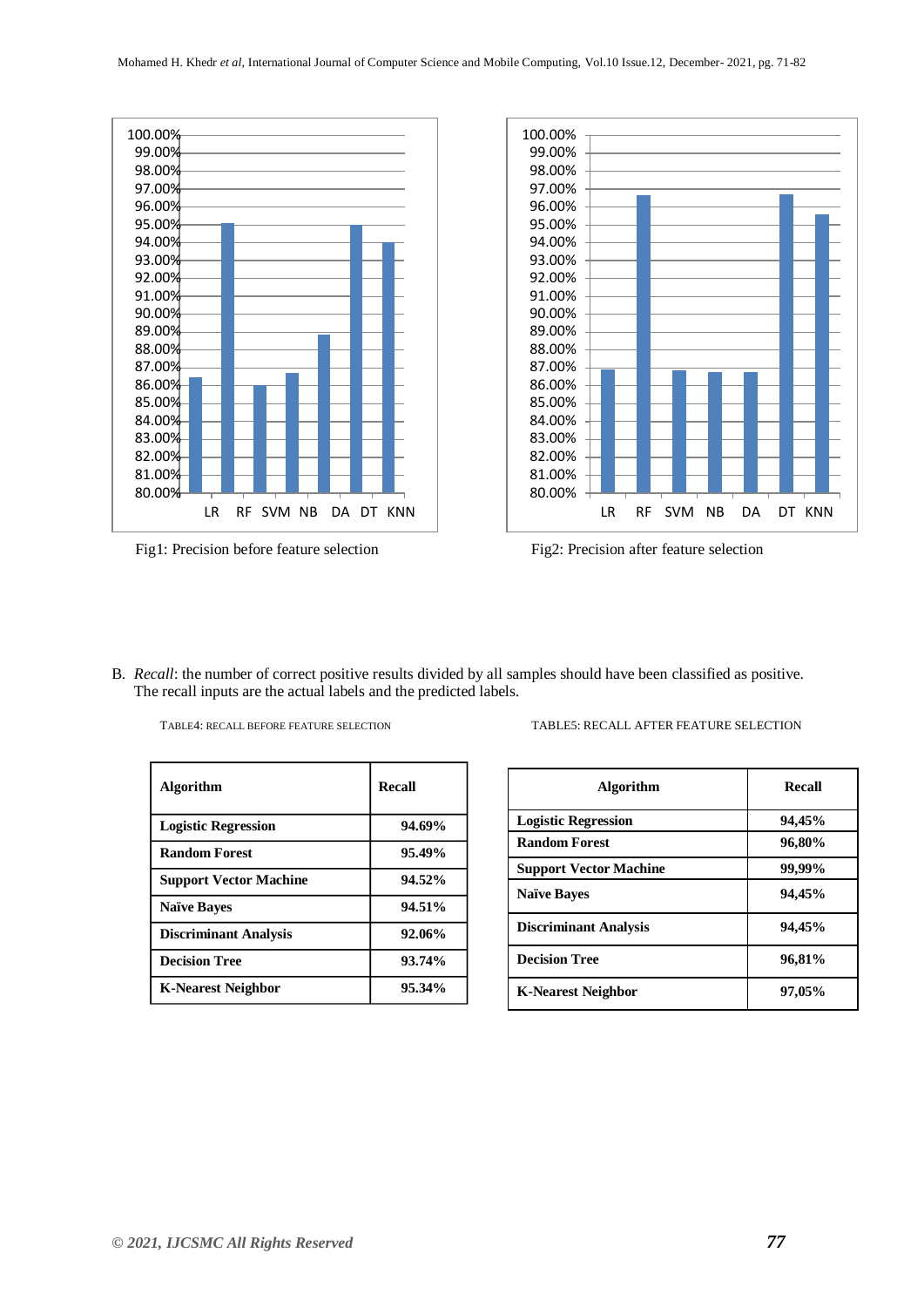

Fig 3: recall before feature selection Fig 4: recall after feature selection



C. *Classification Accuracy*: the ratio of number of correct results to the total number of samples. The accuracy score inputs are the actual labels and the predicted labels.

| Algorithm                     | <b>Accuracy</b> |
|-------------------------------|-----------------|
| <b>Logistic Regression</b>    | 84.08%          |
| <b>Random Forest</b>          | 92.54%          |
| <b>Support Vector Machine</b> | 83.52%          |
| <b>Naïve Bayes</b>            | 84.19%          |
| <b>Discriminant Analysis</b>  | 84.59%          |
| <b>Decision Tree</b>          | 91.12%          |
| <b>K-Nearest Neighbour</b>    | 91.51%          |

| TABLE6: ACCURACY BEFORE FEATURE SELECTION | TABLE7: ACCURACY AFTER FEATURE SELECTION |
|-------------------------------------------|------------------------------------------|
|                                           |                                          |

| Algorithm                     | accuracy |
|-------------------------------|----------|
| <b>Logistic Regression</b>    | 84,16%   |
| <b>Random Forest</b>          | 94,83%   |
| <b>Support Vector Machine</b> | 88,02%   |
| <b>Naïve Baves</b>            | 84,18%   |
| <b>Discriminant Analysis</b>  | 84,18%   |
| <b>Decision Tree</b>          | 94,85%   |
| K-Nearest Neighbour           | 94,13%   |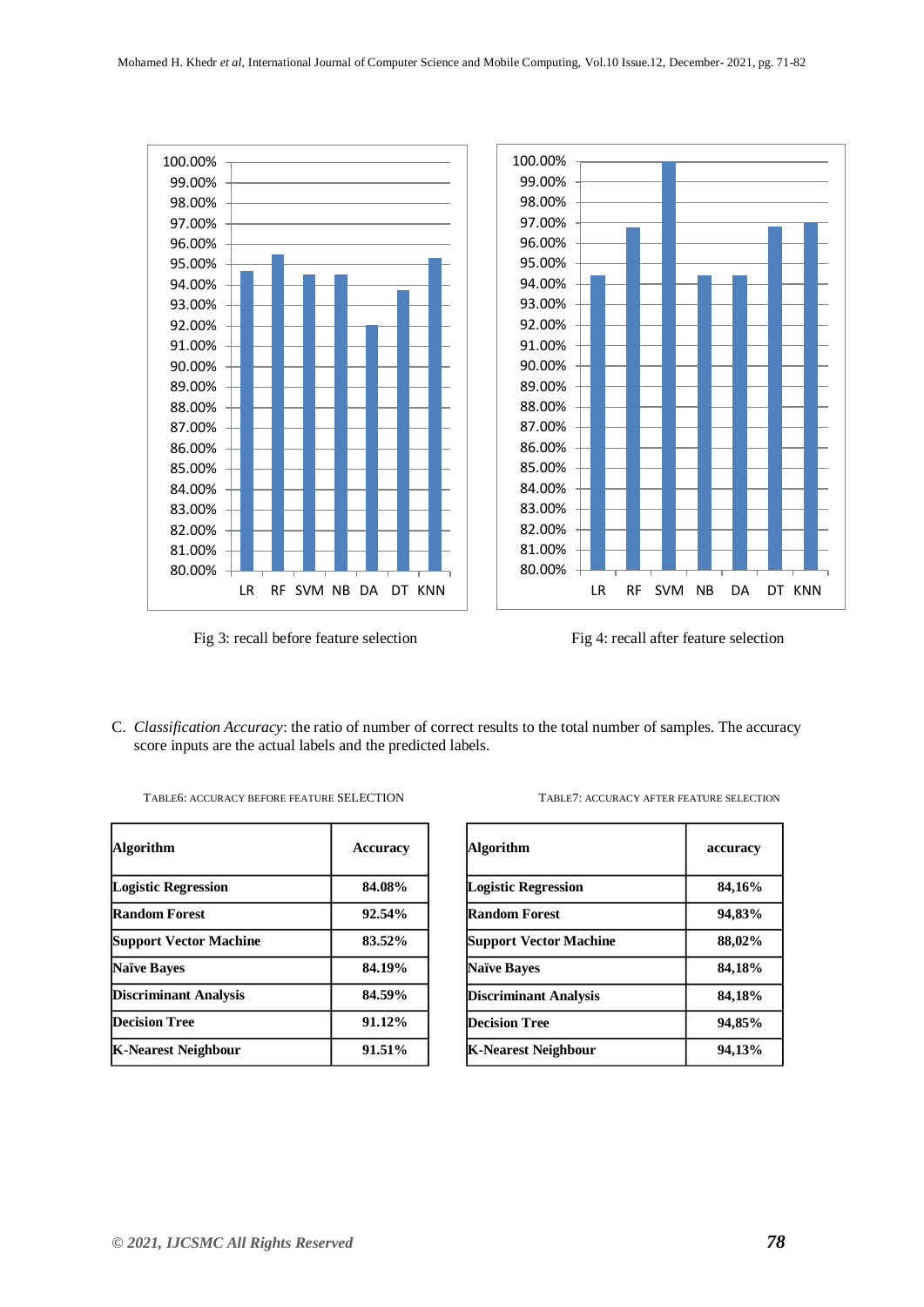

Fig 5: Accuracy before feature selection Fig 6: Accuracy after feature selection



D. *F1-score*: conveys the balance between recall and precision.it is computed as:-

2\*((precision \* recall) / (precision + recall))

We can get the F1- score from sklearn, as its inputs are the actual labels and the predicted labels.

| TABLE8: F1-SCORE BEFORE FEATURE SELECTION |  |  |
|-------------------------------------------|--|--|
|                                           |  |  |

| <b>Algorithm</b>              | F1-score  |
|-------------------------------|-----------|
| <b>Logistic Regression</b>    | $90.40\%$ |
| <b>Random Forest</b>          | 95.30%    |
| <b>Support Vector Machine</b> | 90.09%    |
| <b>Naïve Baves</b>            | 90.45%    |
| <b>Discriminant Analysis</b>  | 90.45%    |
| <b>Decision Tree</b>          | 94.36%    |
| <b>K-Nearest Neighbor</b>     | 94.68%    |

TABLE9: F1-SCORE AFTER FEATURE SELECTION

| <b>Algorithm</b>              | F1-score  |
|-------------------------------|-----------|
| <b>Logistic Regression</b>    | 90.43%    |
| <b>Random Forest</b>          | 96.74%    |
| <b>Support Vector Machine</b> | 92.97%    |
| <b>Naïve Bayes</b>            | $90.44\%$ |
| <b>Discriminant Analysis</b>  | $90.44\%$ |
| <b>Decision Tree</b>          | 96.75%    |
| <b>K-Nearest Neighbor</b>     | 96.32%    |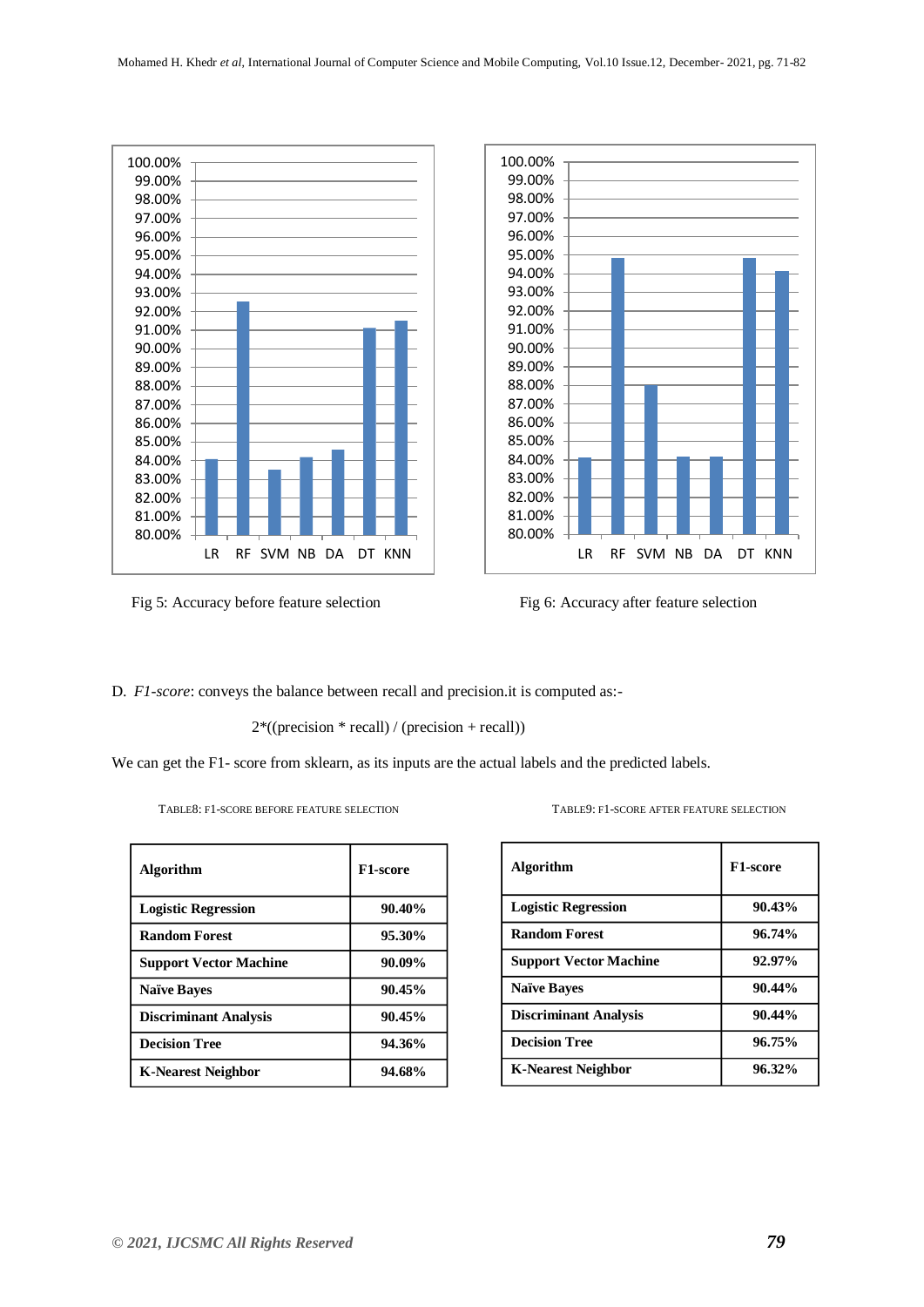



Fig 7: f1-score before feature selection Fig 8: f1-score after feature selection

We can summarize results of (Precision - Recall - Accuracy - F1-score) before and after feature selection in the following two tables:-

| Algorithm  | <b>Precision</b> | <b>Recall</b> | <b>F1-score</b> | <b>Accuracy</b> |
|------------|------------------|---------------|-----------------|-----------------|
| LR         | 86.49%           | 94.69         | 90.40%          | 84.08%          |
| RF         | 95.12%           | 95.49         | 95.30%          | 92.54%          |
| <b>SVM</b> | 86.05%           | 94.52         | 90.09%          | 83.52%          |
| <b>NB</b>  | 86.72%           | 94.51         | 90.45%          | 84.19%          |
| DA         | 88.89%           | 92.06         | 90.45%          | 84.59%          |
| DT         | 94.99%           | 93.74         | 94.36%          | 91.12%          |
| <b>KNN</b> | 94.02%           | 95.34         | 94.68%          | 91.51%          |

TABLE10: RESULTS BEFORE FEATURE SELECTION TABLE11: RESULTS AFTER FEATURE SELECTION

| <b>Algorithm</b> | <b>Precision</b> | <b>Recall</b> | <b>F1-score</b> | <b>Accuracy</b> |
|------------------|------------------|---------------|-----------------|-----------------|
| LR               | 86.74%           | 94,45%        | 90.43%          | 84,16%          |
| RF               | 96,68%           | 96,80%        | 96.74%          | 94,83%          |
| <b>SVM</b>       | 86.87%           | 99,99%        | 92.97%          | 88,02%          |
| NB               | 86,76%           | 94.45%        | 90.44%          | 84,18%          |
| DA               | 86,76%           | 94.45%        | 90.44%          | 84,18%          |
| DT               | 96,70%           | 96,81%        | 96.75%          | 94,85%          |
| <b>KNN</b>       | 95,60%           | 97,05%        | 96.32%          | 94,13%          |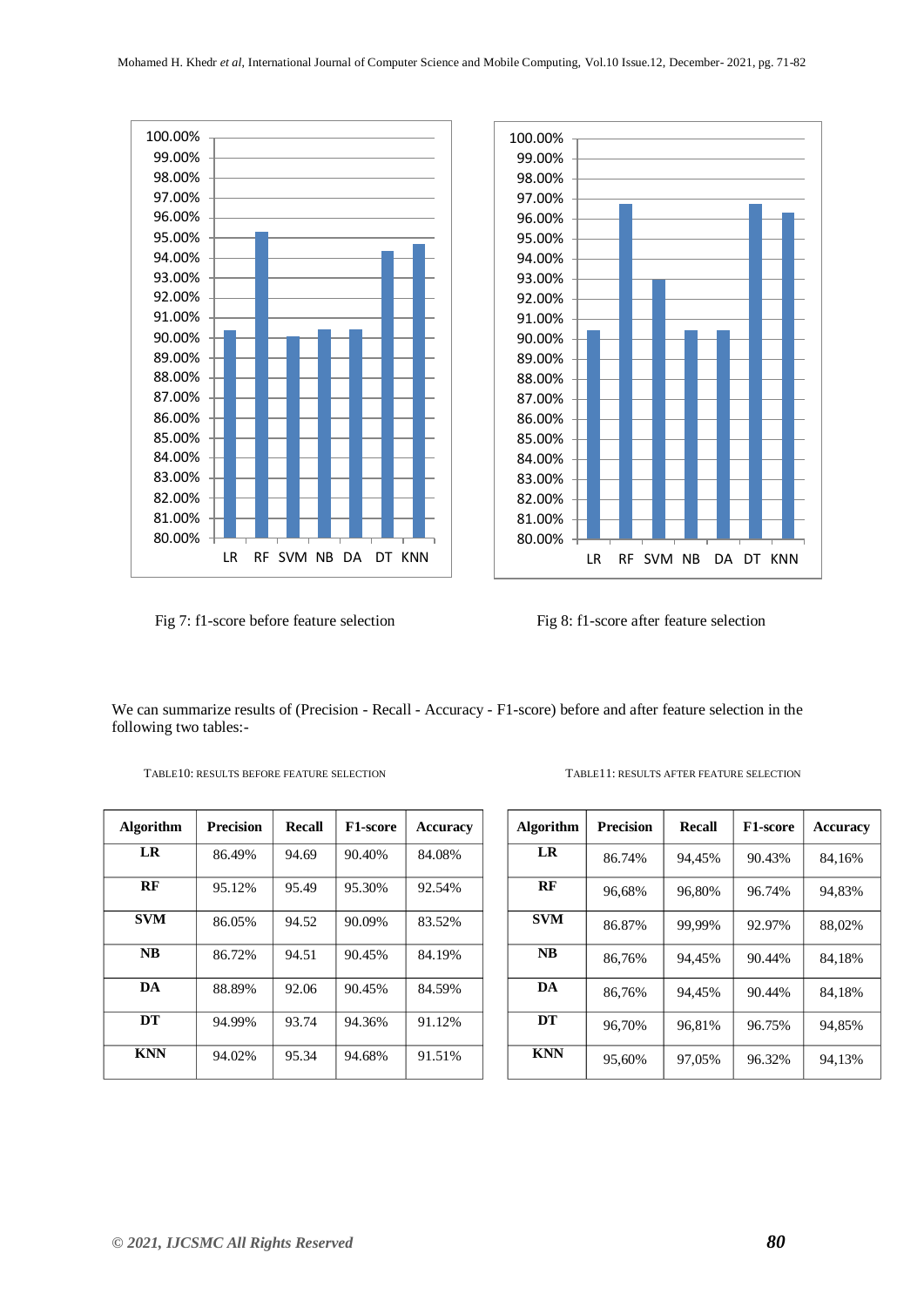

Fig 9: results before feature selection Fig 10: results after feature selection

#### **VI.CONCLUSION**

This paper is considered a step towards an efficient prediction approach for default customers of personal loans using machine learning techniques. Through this paper, we have attempted to get the best approach to predict Credit Defaults. A description of the ABE personal loans dataset is presented as a basis for evaluation. We found that we can use the most important features (activity – income – loan) after comparing the importance indices of four algorithms that can lead to high accuracy for the prediction of default customers out of ten features. We have observed that the Decision tree has the best performance than any other machine learning algorithm for our dataset with significant prediction accuracy of almost 94.85% although, Random forest and KNN also performed well but with lower accuracy than the Decision tree.

## **REFERENCES**

- **[1].** H. Abdou and J. Pointon, "Credit scoring and decision making in Egyptian public sector banks", International Journal of Managerial Finance, vol. 5, no. 4, pp. 391-406, 2009.
- **[2].** J. H. Bank and G. Davies, History of Money: From Ancient Times to the Present Day. University of Wales, 2002, pp.48-53.
- **[3].** B. Clarke, E. Fokoue, and H. H. Zhang, Principles and theory for data mining and machine learning, Springer Science & Business Media, 2009.
- **[4].** P. H. Collin, Dictionary of banking and finance. London: A & C Black, 2005.